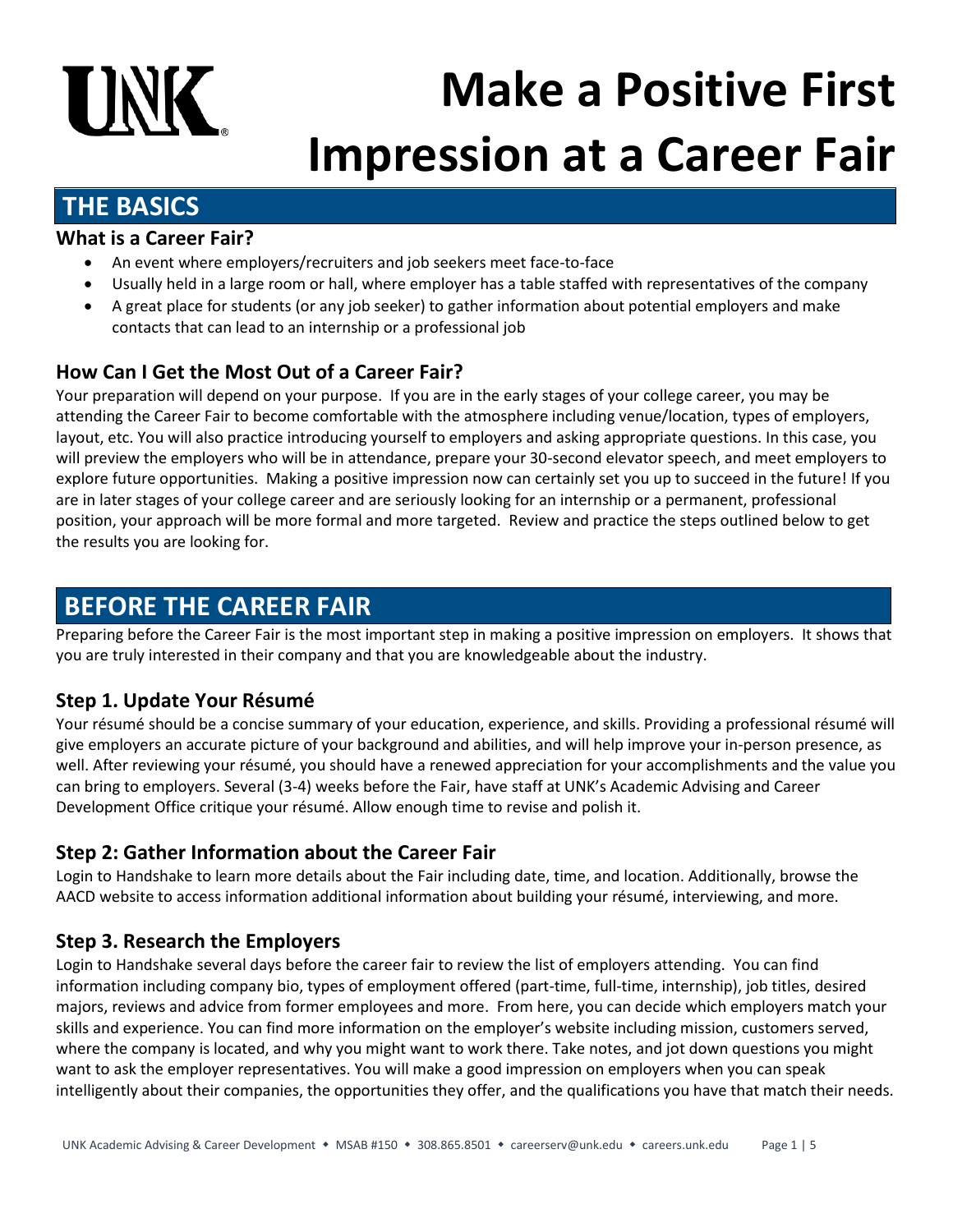*Pro Tip: Employers expect job seekers to know something about their company. They will not be impressed by questions such as "What does your company do?" or "What are the job duties for \_\_\_\_ position?"*

### **Step 4. Develop your "30-Second Elevator Speech"**

Be able to present yourself to potential employers concisely and confidently. Develop your elevator speech in four parts:

- Provide a greeting including your name and a brief background
- State your immediate purpose or career goal
- Demonstrate your research about the company
- Explain what you can contribute

Example:

"Hi, my name is eand I will be graduating in earch with a degree in early after graduation I'm hoping to obtain a position in \_\_\_\_\_\_. I'm especially interested in your company because \_\_\_\_\_\_\_\_\_\_\_\_. Based on my experience in \_\_\_\_\_, I believe I can bring \_\_\_\_ to your organization."

**\****Adapt to each company and for your particular purpose.*

### **Step 5: Prepare for a Mini-Interview**

Many employers conduct short screening interviews with candidates at the Career Fair. To prepare, review and practice your responses to standard interview questions (you can find questions online, on the AACD website, and on Big Interview). A few common questions may include:

- Tell me about yourself.
- What are some of your strengths / weaknesses?
- What type of work experience do you have?
- How did you choose your major (or this particular field)?
- Why do you want to work for this company?
- What campus activities have you been involved in, and have you taken on any leadership roles?

The impression you make at the Fair will determine whether you will be considered for a more formal interview at a later date. To increase your confidence and professionalism, practice schedule a mock interview with staff in the Academic Advising and Career Development Office before the Fair.

# **Step 6. Plan Your Appearance/Attire**

First impressions count! If you are seeking a professional position, or even an internship, wear conservative business clothes; a suit in a dark color is most recommended. Be sure your shirt/blouse is ironed and your shoes are polished. Avoid trendy clothing and stay away from anything lacy or revealing. Wear socks that match your slacks or wear neutralcolored hose with closed-toe shoes. Minimize your accessories and go light on (or avoid altogether) cologne or perfume. Remember, you want employers to view your attire as professional, neat, and mature. This is not the time to make a fashion statement.



*Pro Tip: Leave your coat/bags at the backpack station. Bring a portfolio or a professional-looking folder instead of a purse or a backpack. Have printed résumés to distribute to employers with whom you meet. As a backup to a paper resume, bring a pdf version of your résumé on a flash drive. In recent years, some employers have preferred receiving the electronic version.*

UNK Academic Advising & Career Development • MSAB #150 • 308.865.8501 • careerserv@unk.edu • careers.unk.edu Page 2 | 5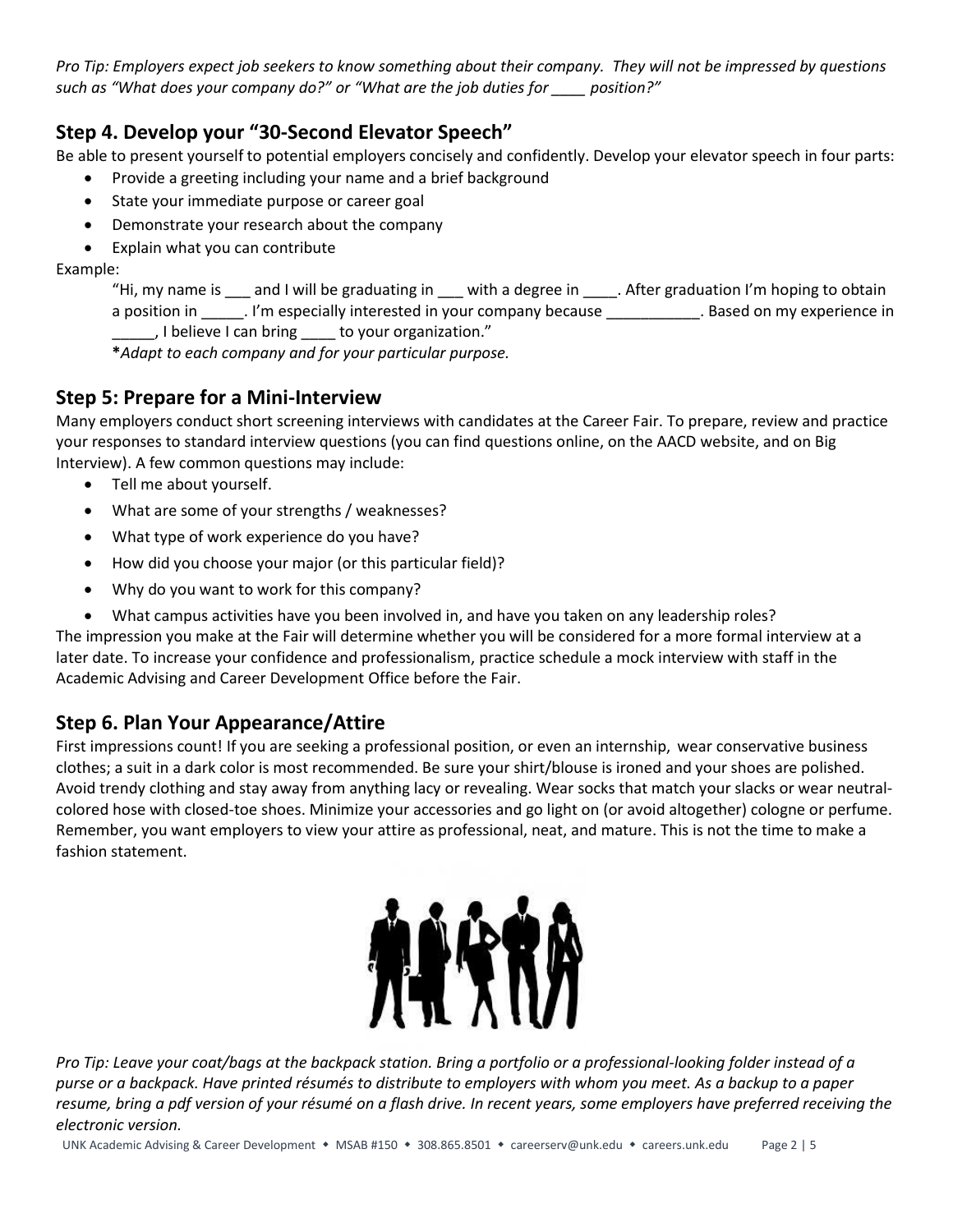# **DURING THE CAREER FAIR**

#### **Plan Your Strategy**

Arrive early and study the map of the employers' booths. From your previous research, you will know which employers you most want to meet with. Some people recommend starting with an employer who is not on the top of your list in order to practice your elevator speech and your interview skills. However, if you feel confident and prepared, it's fine to go straight for your top choices.

*Pro Tip: Avoid walking around the Fair with your friends. Interactions with employers should be personal and professional.*

### **Approach Each Employer with a Professional Greeting**

People hire people they like, so developing confidence and an ability to talk to people in many different situations will increase your employability. Brush up on your social skills and use the **SMILE** technique to make a great impression:

- **S** Smile and Shake Hands
- **M** Make Eye Contact
- **I** Introduce Yourself
- **L** Learn and Use Names
- **E** Engage in Small Talk

#### **Make Your Contacts Brief, Yet Meaningful**

You want to meet with multiple employers, and employers attend the Fair to meet with a wide variety of potential candidates. So, out of respect for both parties, make sure you manage your time carefully. Make your conversations interesting and memorable. Offer your handshake and your elevator speech, answer the recruiter's questions concisely and enthusiastically, and ask a few questions of your own to affirm your knowledge and your interest.

| <b>Questions to Ask</b>                                                     | <b>Questions to Avoid</b>                           |
|-----------------------------------------------------------------------------|-----------------------------------------------------|
| What qualifications will make a candidate stand out?                        | How much vacation do employees at your company get? |
| Can you describe a typical day for someone working as a<br>at your company? | What's the starting salary for this position?       |
| What do you like most about working for your company?                       | What benefits does your company provide?            |
| Can you describe the company culture and management<br>style?               | Will your company pay back my student loans?        |

#### **End with a Request**

To close the conversation with an employer, thank the employer for their time and ask for a business card. Reiterate your interest in the company and offer to follow-up after the Fair.

### **Debrief and Take Notes**

Before you leave the building – and while it is all still fresh in your mind - find a quiet place to sit and jot down notes about the different employers you met with. Note who you talked with (both the employer and representative's name), what some of your main topics of conversation were, your feelings about the company and positions they have available, and how you intend to follow-up.

*Pro Tip: Some students do not wait until they are completely finished to debrief… they go back to the "prep area" after every two or three meetings to regroup, to take a few notes, and to review the next companies' information before they go out onto the floor again. Meeting, greeting, and interviewing can be a strenuous exercise, so take your time and do whatever it takes for you to make the best impression possible.*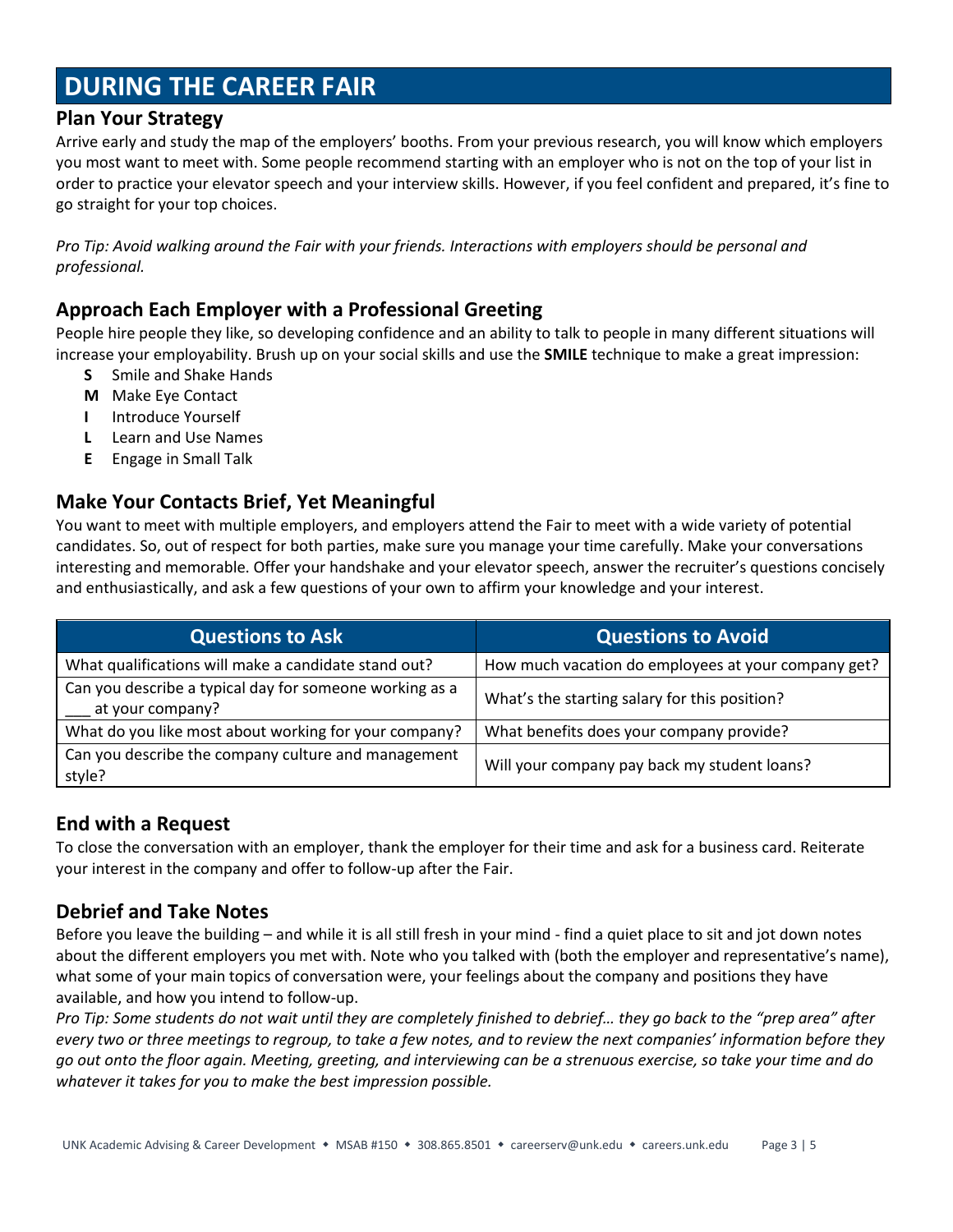| <b>Avoid these mistakes</b>                                          |                                                |  |
|----------------------------------------------------------------------|------------------------------------------------|--|
| Coming straight from class (inappropriate clothing or<br>unprepared) | Not having a purpose for being there           |  |
| Wearing clothing that doesn't fit or looks unpolished                | Not knowing how to begin or end a conversation |  |
| Showing up 15 minutes before the fair ends                           | Focusing on getting free stuff                 |  |

# **AFTER THE CAREER FAIR**

#### **Review Your Notes**

Within one day, review what you wrote about each employer while you were at the Career Fair and add any additional comments or thoughts you have had since.

### **Send Thank-You Letters**

Write thank-you notes to employers you met with. (This is where business cards will come in handy.) Remind them that you met at the UNK Career Fair (be sure to specify, since many employers hit several career fairs during one week), and provide some detail that will help them remember you. Restate your qualifications and interest in their company, and express your desire for a more formal interview. End by saying that you will follow-up with a phone call.

*Pro Tip: While emailed thank-you notes are usually acceptable, one that arrives in the mail will help you stand out from the crowd.* 

| Louie Loper<br>123 College Drive<br>Kearney, NE 68845                                                                                                                                                                                                                                                                    |  |  |
|--------------------------------------------------------------------------------------------------------------------------------------------------------------------------------------------------------------------------------------------------------------------------------------------------------------------------|--|--|
| October 6, 20                                                                                                                                                                                                                                                                                                            |  |  |
| Ms. Lara Brown<br>Family Service Center<br>1000 Center St.<br>Anytown, NE 68000                                                                                                                                                                                                                                          |  |  |
| Dear Ms. Brown,                                                                                                                                                                                                                                                                                                          |  |  |
| Thank you for visiting with me today at the UNK Career Fair. The<br>information you shared about the mission and goals of the Family<br>Service Center reinforced my interest in your company.                                                                                                                           |  |  |
| You may recall from our conversation, that I will graduate in December<br>with a degree in Social Work, and that I have completed an 8-week<br>internship at the Southwest Behavioral Services Agency. This<br>experience, along with my coursework, has prepared me for the Support<br>Services position you have open. |  |  |
| I would like to meet with you to discuss this position in more detail, and I<br>will call you early next week to set up a mutually convenient time.                                                                                                                                                                      |  |  |
| Again, thank you for your time. I will look forward to meeting with you                                                                                                                                                                                                                                                  |  |  |
| SIncerely,                                                                                                                                                                                                                                                                                                               |  |  |
| Louie Loper                                                                                                                                                                                                                                                                                                              |  |  |
| Louie Loper                                                                                                                                                                                                                                                                                                              |  |  |
|                                                                                                                                                                                                                                                                                                                          |  |  |